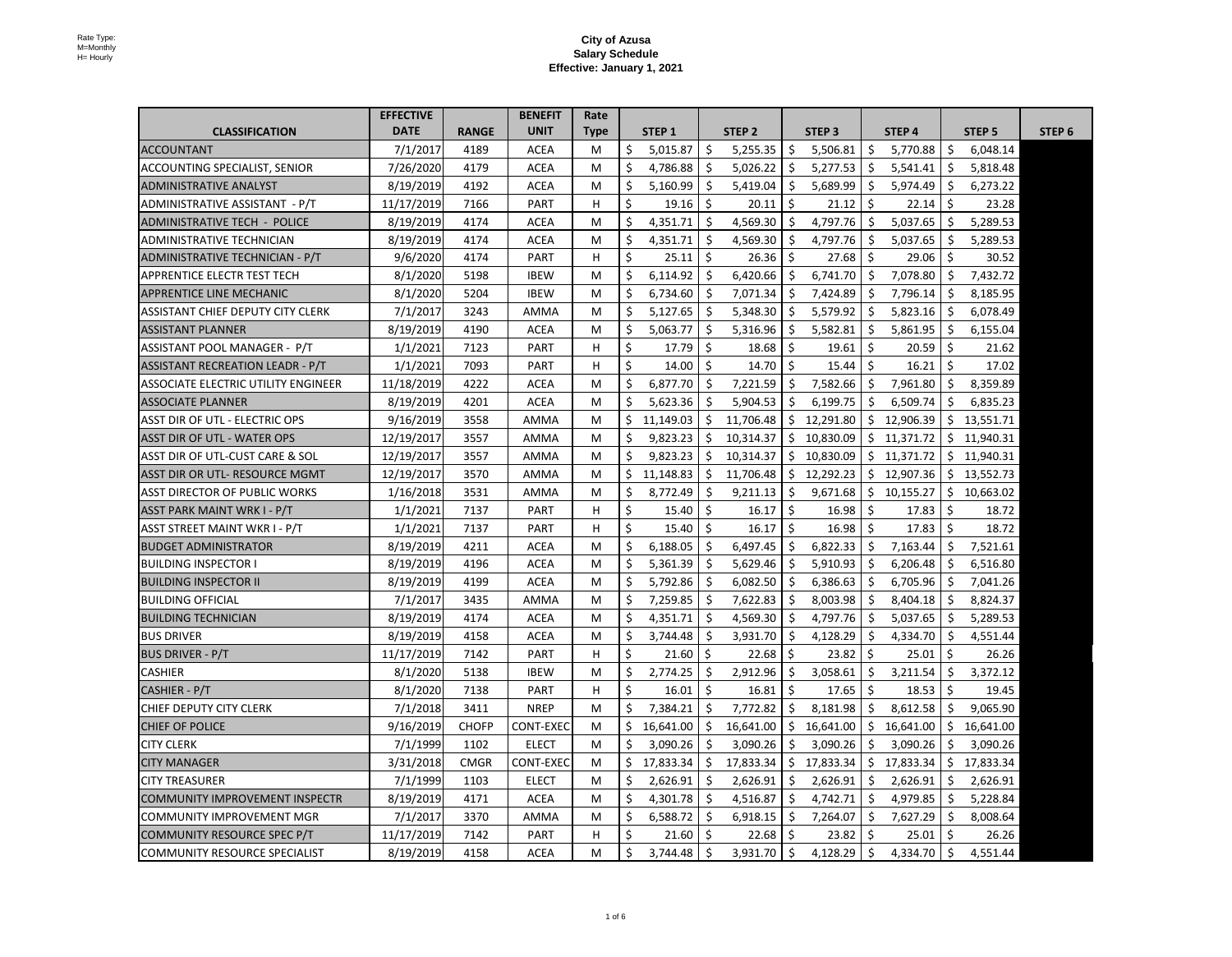|                                              | <b>EFFECTIVE</b> |               | <b>BENEFIT</b>   | Rate        |     |           |     |                  |              |                   |              |                       |         |                   |        |
|----------------------------------------------|------------------|---------------|------------------|-------------|-----|-----------|-----|------------------|--------------|-------------------|--------------|-----------------------|---------|-------------------|--------|
| <b>CLASSIFICATION</b>                        | <b>DATE</b>      | <b>RANGE</b>  | <b>UNIT</b>      | <b>Type</b> |     | STEP 1    |     | STEP 2           |              | STEP <sub>3</sub> |              | STEP 4                |         | STEP <sub>5</sub> | STEP 6 |
| COMMUNITY SERVICE OFFICER - ADMIN            | 8/19/2019        | 9164          | <b>CAPP</b>      | M           |     | 4,048.76  |     | 4,251.20         |              | 4,463.76          |              | 4,686.95              |         | 4,921.29          |        |
| <b>COMMUNITY SERVICE OFFICER - FIELD</b>     | 8/19/2019        | 9170          | <b>CAPP</b>      | M           |     | 4,251.20  |     | 4,463.76         |              | 4,686.95          |              | 4,921.30              |         | 5,167.36          |        |
| <b>COUNCILMEMBER</b>                         | 7/1/1999         | 1101          | <b>COUNCIL</b>   | M           |     | 400.00    |     | 400.00           |              | 400.00            |              | 400.00                |         | 400.00            |        |
| <b>COURT LIAISON OFFICR</b>                  | 8/9/2017         | 9192          | <b>NREP</b>      | M           |     | 5,328.75  |     | 5,595.19         |              | 5,874.95          |              | 6,168.69              |         | 6,477.13          |        |
| <b>CUST CARE OPERATIONS SUPERVSR</b>         | 8/1/2020         | 5203          | <b>IBEW</b>      | M           |     | 6,342.99  |     | 6,660.13         |              | 6,993.13          |              | 7,342.80              |         | 7,709.93          |        |
| <b>CUSTODIAN - P/T</b>                       | 1/1/2021         | 7120          | <b>PART</b>      | H.          |     | 14.14     |     | 14.85            |              | 15.59             | -Ş           | 16.37                 |         | 17.19             |        |
| <b>CUSTOMER CARE LEAD</b>                    | 8/1/2020         | 5180          | <b>IBEW</b>      | M           |     | 5,115.01  |     | 5,370.76         |              | 5,639.29          |              | 5,921.26              |         | 6,217.32          |        |
| <b>CUSTOMER SERVICE REP I</b>                | 8/1/2020         | 5154          | <b>IBEW</b>      | M           |     | 3,994.62  |     | 4,194.36         |              | 4,404.07          |              | 4,624.27              |         | 4,855.48          |        |
| <b>CUSTOMER SERVICE REP I - P/T</b>          | 8/1/2020         | 5154          | <b>PART</b>      | H           |     | 23.05     |     | 24.20            |              | 25.41             |              | 26.68                 |         | 28.01             |        |
| <b>CUSTOMER SERVICE REP II</b>               | 8/1/2020         | 5164          | <b>IBEW</b>      | M           |     | 4,398.39  |     | 4,618.31         | <sub>S</sub> | 4,849.22          |              | 5,091.68              |         | 5,346.27          |        |
| <b>CUSTOMER SERVICE REP III</b>              | 8/1/2020         | 5174          | <b>IBEW</b>      | M           |     | 4,844.48  |     | 5,086.70         |              | 5,341.04          |              | 5,608.09              |         | 5,888.49          |        |
| DEPARTMENT INTERN - P/T                      | 1/1/2021         | 7104          | <b>PART</b>      | H.          |     | 14.00     |     | 14.70            |              | 15.44             |              | 16.21                 |         | 17.02             |        |
| <b>DEPUTY CITY CLERK I - P/T</b>             | 11/17/2019       | 7142          | <b>PART</b>      | H.          |     | 21.60     |     | 22.68            |              | 23.82             |              | 25.01                 |         | 26.26             |        |
| <b>DEPUTY CITY CLERK II</b>                  | 8/19/2019        | 4174          | <b>ACEA</b>      | M           |     | 4,351.71  |     | 4,569.30         |              | 4,797.76          |              | 5,037.65              |         | 5,289.53          |        |
| <b>DEPUTY CITY MANAGER</b>                   | 8/17/2020        | <b>DCMGR</b>  | <b>CONT-EXEC</b> | M           |     | 13,333.33 |     | 13,333.33        |              | 13,333.33         |              | 13,333.33             |         | 13,333.33         |        |
| <b>DEVELOPMENT SERVICES ASSISTANT</b>        | 8/19/2019        | 4174          | <b>ACEA</b>      | M           |     | 4,351.71  |     | 4,569.30         |              | 4,797.76          |              | 5,037.65              |         | 5,289.53          |        |
| <b>DIRECTOR OF ADMINISTRATIVE SERVICES</b>   | 8/20/2019        | <b>DIRFN</b>  | <b>CONT-EXEC</b> | M           |     | 14,590.83 |     | 14,590.83        | <sub>S</sub> | 14,590.83         |              | 14,590.83             |         | 14,590.83         |        |
| DIRECTOR OF ECON & COMM DEV                  | 1/28/2019        | <b>ECDDIR</b> | <b>CONT-EXEC</b> | M           |     | 13,166.67 | \$  | $13,166.67$   \$ |              | 13,166.67         |              | $\frac{13,166.67}{ }$ | $\zeta$ | 13,166.67         |        |
| <b>DIRECTOR OF IT &amp; LIBRARY SVCS</b>     | 7/1/2016         | <b>DITLB</b>  | <b>CONT-EXEC</b> | M           | \$, | 13,267.95 |     | 13,267.95        |              | 13,267.95         | -S           | 13,267.95             |         | 13,267.95         |        |
| DIRECTOR OF PUB WORKS/CITY ENG               | 12/2/2019        | <b>PWDCE</b>  | <b>CONT-EXEC</b> | M           |     | 13,333.33 |     | 13,333.33        |              | 13,333.33         |              | 13,333.33             |         | 13,333.33         |        |
| <b>DIRECTOR OF RECREATION &amp; FAM SVCS</b> | 1/3/2018         | <b>DREC</b>   | <b>CONT-EXEC</b> | M           |     | 12,176.67 |     | 12,176.67        |              | 12,176.67         |              | 12,176.67             |         | 12,176.67         |        |
| <b>DIRECTOR OF UTILITIES</b>                 | 8/13/2018        | <b>DUTIL</b>  | <b>CONT-EXEC</b> | M           |     | 16,568.33 |     | 16,568.33        |              | 16,568.33         |              | 16,568.33             |         | 16,568.33         |        |
| <b>ECONOMIC DEVELOPMENT SPECIALIST</b>       | 8/19/2019        | 4190          | <b>ACEA</b>      | M           |     | 5,063.77  |     | 5,316.96         |              | 5,582.81          |              | 5,861.95              |         | 6,155.04          |        |
| <b>ELECTRIC CREW SUPERVISOR</b>              | 8/1/2020         | 5228          | <b>IBEW</b>      | M           |     | 9,496.18  |     | 9,970.99         |              | 10,469.54         |              | 10,993.02             |         | 11,542.67         |        |
| ELECTRIC DISTRIBUTION SUPERVISOR             | 8/1/2020         | 5243          | <b>IBEW</b>      | M           |     | 10,398.32 |     | 10,918.24        | \$.          | 11,464.15         | $\mathsf{S}$ | 12,037.35             |         | 12,639.22         |        |
| <b>ELECTRIC TROUBLESHOOTER</b>               | 8/1/2020         | 5256          | <b>IBEW</b>      | M           |     | 8,632.89  |     | 9,064.54         |              | 9,517.76          |              | 9,993.65              |         | 10,493.34         |        |
| <b>ELECTRICAL ENGINEER</b>                   | 7/1/2017         | 3448          | <b>AMMA</b>      | M           |     | 7,532.91  |     | 7,909.54         |              | 8,305.03          |              | 8,720.28              |         | 9,156.28          |        |
| ELECTRICAL TEST TECHNICIAN                   | 8/1/2020         | 5213          | <b>IBEW</b>      | M           |     | 7,077.57  |     | 7,431.45         |              | 7,803.02          |              | 8,193.19              |         | 8,602.83          |        |
| <b>ENGINEERING ASSISTANT</b>                 | 8/19/2019        | 4186          | <b>ACEA</b>      | M           |     | 4,875.00  |     | 5,118.75         | S            | 5,374.69          |              | 5,643.42              |         | 5,925.59          |        |
| <b>ENGINEERING ASSOCIATE</b>                 | 8/19/2019        | 4222          | <b>ACEA</b>      | M           |     | 6,877.70  |     | 7,221.59         |              | 7,582.66          |              | 7,961.80              |         | 8,359.89          |        |
| <b>ENGINEERING TECHNICIAN</b>                | 8/19/2019        | 4165          | <b>ACEA</b>      | M           |     | 3,998.31  |     | 4,198.23         |              | 4,408.14          |              | 4,628.54              |         | 4,859.97          |        |
| <b>ENVIRONMENTAL PROGRAMS MANAGER</b>        | 8/19/2019        | 3213          | <b>AMMA</b>      | M           |     | 7,340.28  |     | 7,708.03         |              | 8,093.18          |              | 8,498.35              |         | 8,923.28          |        |
| <b>ENVIRONMENTAL PROGRAMS SPECIALIST</b>     | 8/19/2019        | 3204          | AMMA             | M           |     | 6,481.21  |     | 6,804.85         |              | 7,144.62          |              | 7,500.61              |         | 7,874.24          |        |
| <b>EXEC ASSISTANT ADMIN SVCS DEPT</b>        | 7/26/2020        | 4179          | <b>NREP</b>      | M           |     | 4,786.88  |     | 5,026.22         |              | 5,277.53          |              | 5,541.41              |         | 5,818.48          |        |
| <b>EXEC ASSISTANT TO THE CITY MGR</b>        | 8/11/2017        | 4187          | <b>NREP</b>      | M           |     | 4,980.71  |     | 5,229.75         |              | 5,491.23          |              | 5,765.79              |         | 6,054.08          |        |
| <b>FACILITIES MAINTENANCE FOREMAN</b>        | 6/18/2019        | 8184          | <b>SEIU</b>      | M           |     | 4,931.88  |     | 5,178.47         |              | 5,437.40          |              | 5,709.27              |         | 5,994.73          |        |
| <b>FAMILY SERVICES MANAGER</b>               | 8/17/2020        | 3365          | AMMA             | M           |     | 6,450.85  |     | 6,773.39         |              | 7,112.06          |              | 7,467.66              |         | 7,841.04          |        |
| <b>FIELD SERVICE REPRESENTATIVE</b>          | 8/1/2020         | 5184          | <b>IBEW</b>      | M           | -\$ | 5,337.24  | \$, | 5,604.11         |              | 5,884.31          |              | 6,178.52              |         | 6,487.45          |        |
| <b>FIELD SERVICE SUPERVISOR</b>              | 8/1/2020         | 5194          | <b>IBEW</b>      | M           |     | 5,881.60  |     | 6,175.68         |              | 6,484.48          |              | 6,808.69              |         | 7,149.13          |        |
| <b>FINANCE MANAGER</b>                       | 5/18/2020        | 3213          | <b>AMMA</b>      | M           |     | 7,340.28  |     | 7,708.03         |              | 8,093.18          |              | 8,498.35              |         | 8,923.28          |        |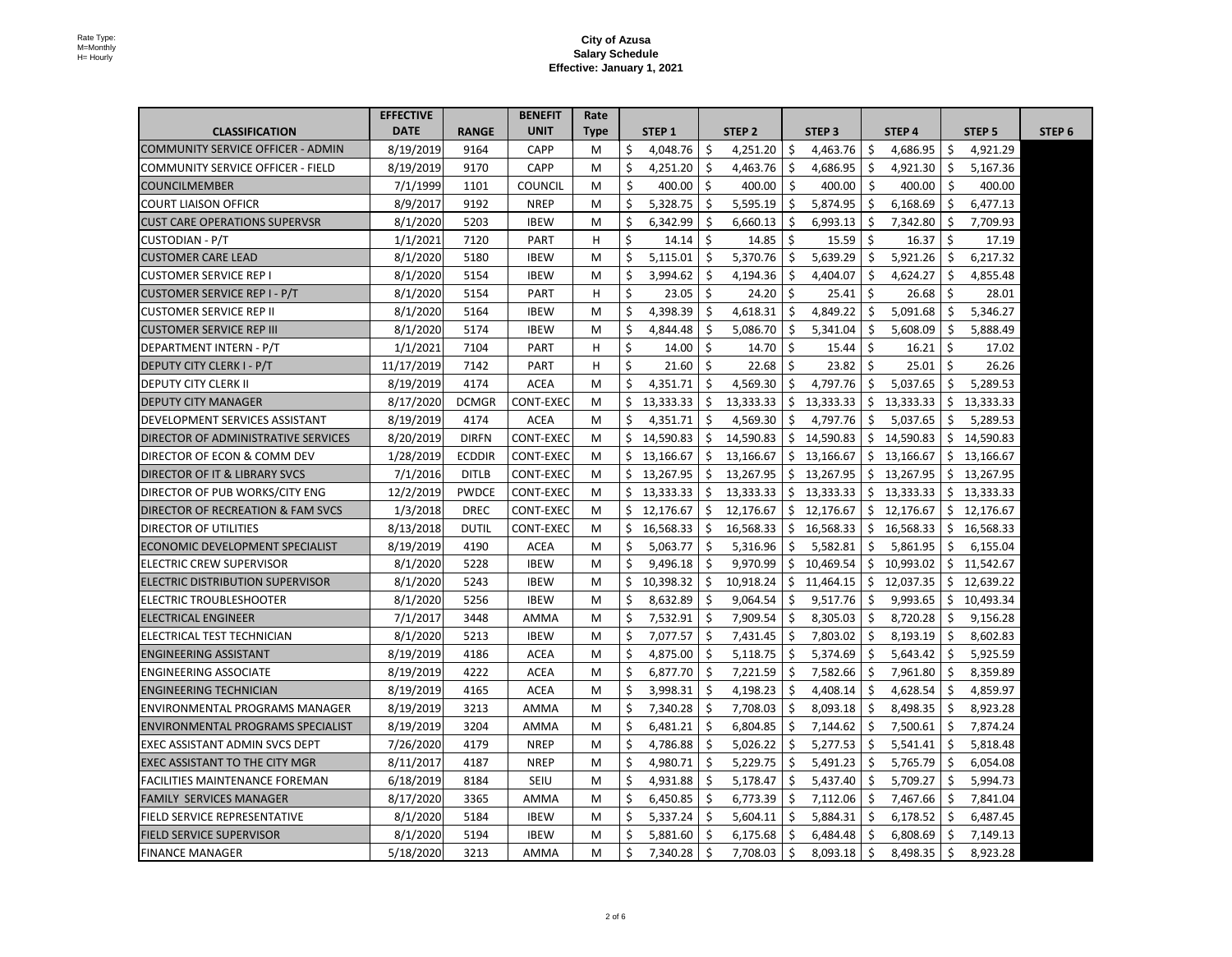|                                        | <b>EFFECTIVE</b> |              | <b>BENEFIT</b> | Rate |     |          |   |          |                   |              |           |                   |        |
|----------------------------------------|------------------|--------------|----------------|------|-----|----------|---|----------|-------------------|--------------|-----------|-------------------|--------|
| <b>CLASSIFICATION</b>                  | <b>DATE</b>      | <b>RANGE</b> | <b>UNIT</b>    | Type |     | STEP 1   |   | STEP 2   | STEP <sub>3</sub> |              | STEP 4    | STEP <sub>5</sub> | STEP 6 |
| HOME DELIVERED MEAL ASST - P/T         | 1/1/2021         | 7093         | <b>PART</b>    | H.   |     | 14.00    |   | 14.70    | 15.44             | -S           | 16.21     | 17.02             |        |
| HOME DELIVERED MEAL MGR - P/T          | 1/1/2021         | 7119         | <b>PART</b>    | H.   |     | 15.40    |   | 16.17    | 16.98             | -S           | 17.83     | 18.72             |        |
| <b>HUMAN RESOURCES MANAGER</b>         | 8/20/2019        | 3213         | <b>NREP</b>    | M    |     | 7,340.28 | S | 7,708.03 | 8,093.18          | Ş.           | 8,498.35  | 8,923.28          |        |
| HUMAN RESOURCES/RISK MGT ANALYST       | 8/12/2017        | 4192         | <b>NREP</b>    | M    |     | 5,160.99 |   | 5,419.04 | 5,689.99          |              | 5,974.49  | 6,273.22          |        |
| <b>HUMAN RESOURCES SPECIALIST I</b>    | 12/27/2020       | 4174         | <b>NREP</b>    | M    |     | 4,351.71 |   | 4,569.30 | 4,797.76          | -S           | 5,037.65  | 5,289.53          |        |
| <b>HUMAN RESOURCES SPECIALIST II</b>   | 12/27/2020       | 4179         | <b>NREP</b>    | M    |     | 4,786.88 |   | 5,026.22 | 5,277.54          | S            | 5,541.41  | 5,818.48          |        |
| <b>INFO TECH SYS &amp; NETWORK MGR</b> | 3/11/2018        | 3531         | AMMA           | M    |     | 8,772.49 |   | 9,211.13 | 9,671.68          | S            | 10,155.27 | 10,663.02         |        |
| <b>INFORMATION TECH ANALYST</b>        | 8/19/2019        | 4188         | <b>ACEA</b>    | M    |     | 5,000.91 |   | 5,250.96 | 5,513.50          |              | 5,789.18  | 6,078.64          |        |
| <b>INFORMATION TECH ANALYST P/T</b>    | 11/17/2019       | 4188         | <b>PART</b>    | H    |     | 28.85    |   | 30.29    | 31.81             | $\zeta$      | 33.40     | 35.07             |        |
| <b>INSTRUCTOR GUARD - P/T</b>          | 1/1/2021         | 7109         | <b>PART</b>    | H    |     | 15.40    |   | 16.17    | 16.98             | -S           | 17.83     | 18.72             |        |
| JAIL, FLEET & FACILITIES COORD         | 8/19/2019        | 9164         | <b>NREP</b>    | M    |     | 4,048.76 |   | 4,251.20 | 4,463.76          | \$.          | 4,686.95  | 4,921.29          |        |
| <b>JUNIOR ACCOUNTANT</b>               | 7/26/2020        | 4179         | <b>ACEA</b>    | M    |     | 4,786.88 |   | 5,026.22 | 5,277.53          |              | 5,541.41  | 5,818.48          |        |
| LIBRARIAN                              | 7/26/2020        | 4175         | <b>ACEA</b>    | M    |     | 5,026.22 |   | 5,277.53 | 5,541.41          |              | 5,818.48  | 6,109.40          |        |
| LIBRARIAN - P/T                        | 7/26/2020        | 4175         | <b>PART</b>    | H.   |     | 29.00    |   | 30.45    | 31.97             | <sub>S</sub> | 33.57     | 35.25             |        |
| LIBRARY AIDE - P/T                     | 1/1/2021         | 7105         | <b>PART</b>    | H.   |     | 14.70    |   | 15.44    | 16.21             | -S           | 17.02     | 17.87             |        |
| IBRARY ASSISTANT III                   | 8/19/2019        | 4150         | <b>ACEA</b>    | M    |     | 3,475.30 |   | 3,649.07 | 3,831.52          | <b>S</b>     | 4,023.09  | 4,224.25          |        |
| LIBRARY BOOKMOBILE DRIVER - P/T        | 1/1/2021         | 7116         | <b>PART</b>    | H.   |     | 16.17    |   | 16.98    | 17.83             | -S           | 18.72     | 19.65             |        |
| LIBRARY CIRCULATION SUPERVISOR         | 8/19/2019        | 4166         | <b>ACEA</b>    | M    |     | 4,052.40 |   | 4,255.02 | 4,467.78          | $\varsigma$  | 4,691.17  | 4,925.72          |        |
| LIBRARY PAGE - P/T                     | 1/1/2021         | 7099         | <b>PART</b>    | H.   |     | 14.00    |   | 14.70    | 15.44             |              | 16.21     | 17.02             |        |
| <b>IBRARY SERVICES MANAGER</b>         | 10/7/2019        | 3348         | <b>AMMA</b>    | M    |     | 6,634.12 |   | 6,965.83 | 7,314.12          |              | 7,679.83  | 8,063.82          |        |
| LIFEGUARD - P/T                        | 1/1/2021         | 7105         | <b>PART</b>    | H.   |     | 14.00    |   | 14.70    | 15.44             | -S           | 16.21     | 17.02             |        |
| <b>LINE MECHANIC</b>                   | 8/1/2020         | 5218         | <b>IBEW</b>    | M    |     | 7,720.37 |   | 8,106.39 | 8,511.71          | \$.          | 8,937.30  | 9,384.15          |        |
| LIT SRV & ADLT ED COORD                | 8/19/2019        | 4321         | <b>ACEA</b>    | M    |     | 4,392.98 |   | 4,612.66 | 4,843.26          |              | 5,085.42  | 5,339.69          |        |
| LIT SRV & ADLT ED COORD - P/T          | 11/17/2019       | 4321         | <b>PART</b>    | H.   |     | 25.34    |   | 26.61    | 27.94             | -S           | 29.34     | 30.81             |        |
| <b>LITERACY PROGRAM ASSISTANT</b>      | 8/19/2019        | 4320         | <b>ACEA</b>    | M    |     | 2,888.88 |   | 3,033.32 | 3,184.99          | S.           | 3,344.25  | 3,511.47          |        |
| LITERACY PROGRAM ASST - P/T            | 11/17/2019       | 4320         | <b>PART</b>    | H.   |     | 16.67    |   | 17.50    | 18.37             | -S           | 19.29     | 20.26             |        |
| <b>MANAGEMENT ANALYST</b>              | 8/15/2017        | 3295         | <b>NREP</b>    | M    |     | 4,955.10 |   | 5,264.80 | 5,574.48          |              | 5,884.17  | 6,193.89          |        |
| MANAGEMENT INTERN - P/T                | 1/1/2021         | 7108         | <b>PART</b>    | H    |     | 15.97    |   | 16.77    | 17.61             | -S           | 18.49     | 19.41             |        |
| <b>MAYOR</b>                           | 7/1/1999         | 1101         | <b>COUNCIL</b> | M    |     | 400.00   |   | 400.00   | 400.00            | S.           | 400.00    | 400.00            |        |
| <b>METER READER</b>                    | 8/1/2020         | 5179         | <b>IBEW</b>    | M    |     | 5,084.77 |   | 5,399.01 | 5,605.96          | <sub>S</sub> | 5,886.26  | 6,180.58          |        |
| METER READER - P/T                     | 8/1/2020         | 5179         | <b>PART</b>    | H.   |     | 29.34    |   | 30.80    | 32.34             | -S           | 33.96     | 35.66             |        |
| NEIGHBORHOOD SVCS COORDINATOR          | 7/1/2017         | 3210         | AMMA           | M    |     | 5,841.62 |   | 6,133.20 | 6,440.95          |              | 6,762.13  | 7,099.42          |        |
| OFC SP I/WTR DRGHT TECH - P/T          | 11/17/2019       | 4133         | <b>PART</b>    | H.   |     | 17.13    |   | 17.99    | 18.89             |              | 19.83     | 20.82             |        |
| <b>OFFICE SPECIALIST I</b>             | 8/19/2019        | 4133         | <b>ACEA</b>    | M    |     | 2,969.56 |   | 3,118.04 | 3,273.94          |              | 3,437.64  | 3,609.52          |        |
| OFFICE SPECIALIST I - P/T              | 11/17/2019       | 4133         | <b>PART</b>    | H.   |     | 17.13    |   | 17.99    | 18.89             |              | 19.83     | 20.82             |        |
| <b>OFFICE SPECIALIST II</b>            | 8/19/2019        | 4143         | <b>ACEA</b>    | M    |     | 3,256.62 |   | 3,419.45 | 3,590.42          | S.           | 3,769.94  | 3,958.44          |        |
| <b>OFFICE SPECIALIST II - P/T</b>      | 11/17/2019       | 4143         | <b>PART</b>    | M    |     | 18.79    |   | 19.73    | 20.71             | $\mathsf{S}$ | 21.75     | 22.84             |        |
| <b>PARK AMBASSADOR - P/T</b>           | 1/1/2021         | 7113         | <b>PART</b>    | M    | \$. | 14.00    |   | 14.70    | 15.44             |              | 16.21     | 17.02             |        |
| <b>PARK MAINT CREW SUPERVISOR</b>      | 7/26/2020        | 8205         | <b>SEIU</b>    | M    |     | 4,783.37 |   | 5,022.54 | 5,273.67          |              | 5,537.35  | 5,814.22          |        |
| <b>PARK MAINT SUPERVISOR</b>           | 7/26/2020        | 8206         | <b>SEIU</b>    | M    |     | 5,361.39 | S | 5,629.46 | 5,910.93          | IS.          | 6,206.48  | 6,516.80          |        |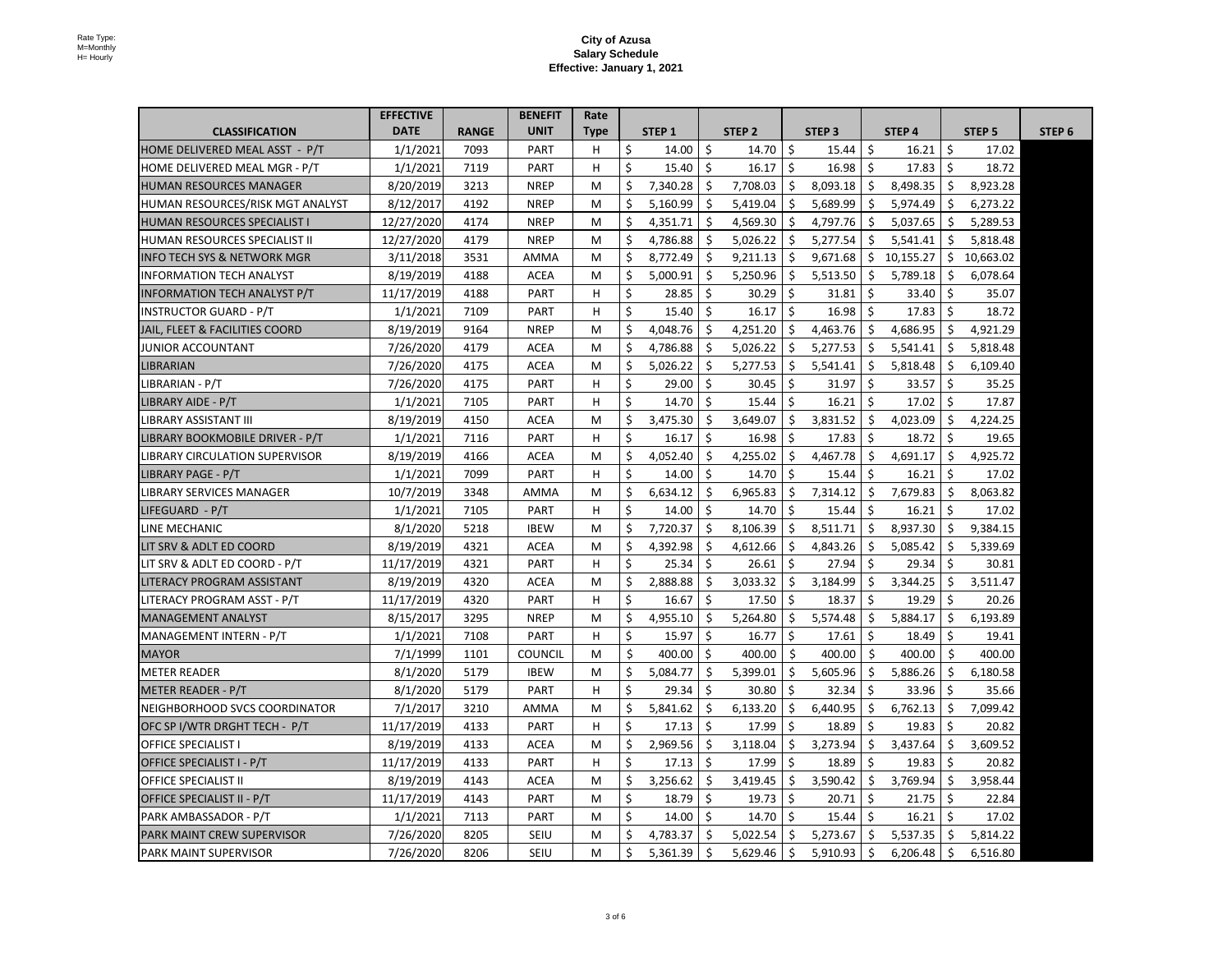|                                          | <b>EFFECTIVE</b> |              | <b>BENEFIT</b> | Rate        |             |           |              |              |              |                   |   |                          |              |                   |                          |
|------------------------------------------|------------------|--------------|----------------|-------------|-------------|-----------|--------------|--------------|--------------|-------------------|---|--------------------------|--------------|-------------------|--------------------------|
| <b>CLASSIFICATION</b>                    | <b>DATE</b>      | <b>RANGE</b> | <b>UNIT</b>    | <b>Type</b> |             | STEP 1    |              | STEP 2       |              | STEP <sub>3</sub> |   | STEP 4                   |              | STEP <sub>5</sub> | STEP 6                   |
| <b>PARK MAINT WORKER I</b>               | 7/26/2020        | 8207         | <b>SEIU</b>    | M           |             | 3,573.73  |              | 3,752.42     | \$           | 3,940.04          |   | 4,137.04                 |              | 4,343.89          |                          |
| <b>PARK MAINT WORKER II</b>              | 7/26/2020        | 8208         | <b>SEIU</b>    | M           |             | 3,923.98  |              | 4,120.18     | -\$          | 4,326.19          |   | 4,542.50                 |              | 4,769.62          |                          |
| <b>PARK MAINT WORKER III</b>             | 7/26/2020        | 8209         | <b>SEIU</b>    | M           |             | 4,351.71  |              | 4,569.30     | \$,          | 4,797.76          |   | 5,037.65                 |              | 5,289.53          |                          |
| <b>PAYROLL SPECIALIST</b>                | 2/18/2020        | 4174         | <b>ACEA</b>    | M           |             | 4,351.71  |              | 4,569.30     | -S           | 4,797.76          |   | 5,037.65                 |              | 5,289.53          |                          |
| <b>PLANNING MANAGER</b>                  | 10/1/2018        | 3436         | <b>AMMA</b>    | M           |             | 7,622.84  |              | 8,003.98     | -Ş           | 8,404.18          |   | 8,824.37                 |              | 9,265.59          |                          |
| <b>PLANNING TECHNICIAN</b>               | 8/19/2019        | 4165         | <b>ACEA</b>    | M           |             | 3,998.31  |              | 4,198.23     | -\$          | 4,408.14          |   | 4,628.54                 |              | 4,859.97          |                          |
| POLICE ADMINISTRATIVE SVC MGR/COR        | 2/18/2020        | 3412         | <b>AMMA</b>    | M           |             | 8,204.39  |              | 8,614.61     |              | 9,045.34          |   | 9,497.61                 |              | 9,972.49          |                          |
| POLICE AIDE - P/T                        | 1/1/2021         | 7080         | <b>PART</b>    | H           |             | 14.11     |              | 14.81        |              | 15.55             |   | 16.33                    |              | 17.14             |                          |
| <b>POLICE CAPTAIN</b>                    | 8/19/2019        | 3482         | <b>APMA</b>    | M           | \$          | 12,155.60 | Ş.           | 12,763.38    | $\varsigma$  | 13,401.56         | S | 14,071.63                | $\mathsf{S}$ | 14,775.21         |                          |
| POLICE COMMUNICATION SUPRVISOR           | 8/16/2017        | 9195         | <b>NREP</b>    | M           | \$          | 6,143.70  |              | 6,450.85     | $\mathsf{S}$ | 6,773.38          |   | 7,112.05                 |              | 7,467.66          |                          |
| <b>POLICE DEPT INFO SYS MANAGER</b>      | 2/26/2018        | 3345         | <b>AMMA</b>    | M           | $\varsigma$ | 7,279.70  | <sub>S</sub> | 7,643.67     | <b>S</b>     | 8,025.86          |   | 8,427.16                 | S.           | 8,848.50          |                          |
| <b>POLICE DISPATCHER</b>                 | 8/1/2020         | 9166         | <b>CAPP</b>    | M           |             | 4,396.04  |              | 4,615.84     |              | 4,846.63          |   | 5,088.96                 |              | 5,343.41          |                          |
| POLICE DISPATCHER - P/T                  | 8/1/2020         | 9166         | <b>PART</b>    | H.          |             | 25.36     |              | 26.62        |              | 27.96             |   | 29.35                    |              | 30.82             |                          |
| <b>POLICE LIEUTENANT</b>                 | 8/19/2019        | 3423         | <b>APMA</b>    | M           | Ś           | 10,241.08 |              | 10,753.15    | $\varsigma$  | 11,290.80         |   | 11,855.34                |              | 12,448.11         |                          |
| <b>POLICE OFFICER</b>                    | 8/19/2019        | 6101         | <b>APOA</b>    | M           |             | 6,466.33  |              | 6,791.87     | $\varsigma$  | 7,134.55          |   | 7,495.18                 |              | 7,874.78          | 8,268.52                 |
| <b>POLICE OFFICER CORPORAL</b>           | 8/1/2020         | 6106         | <b>APOA</b>    | M           | S           | 6,959.40  | -Ş           | 7,307.37     | $\varsigma$  | 7,672.74          |   | 8,056.38                 |              | 8,459.20          | $\mathsf{S}$<br>8,882.16 |
| POLICE OFFICER RESERVE - LEVEL I - P/T   | 11/17/2019       | 6101R        | <b>PART</b>    | H.          |             | 37.31     | \$.          | 37.31        | <b>S</b>     | 37.31             |   | 37.31                    | <b>S</b>     | 37.31             |                          |
| POLICE OFFICER RESERVE - LEVEL II - P/T  | 11/17/2019       | 6184R        | <b>PART</b>    | Η           |             | 30.46     |              | 30.46        |              | 30.46             |   | 30.46                    |              | 30.46             |                          |
| <b>POLICE OFFICER TRAINEE</b>            | 8/19/2019        | 6184         | <b>NREP</b>    | M           |             | 5,279.65  | \$.          | 5,543.63     | $\varsigma$  | 5,820.81          |   | 6,111.85                 |              | 6,417.45          |                          |
| <b>POLICE RECORDS SPECIALIST I</b>       | 8/19/2019        | 9140         | <b>CAPP</b>    | M           |             | 3,228.02  |              | 3,389.42     | -Ş           | 3,558.89          |   | 3,736.84                 |              | 3,923.68          |                          |
| POLICE RECORDS SPECIALIST I - P/T        | 11/17/2019       | 9140         | <b>PART</b>    | H           |             | 18.62     |              | 21.48        | -Ş           | 22.56             |   | 23.68                    |              | 24.87             |                          |
| <b>POLICE RECORDS SPECIALIST II</b>      | 8/19/2019        | 9150         | <b>CAPP</b>    | M           |             | 3,546.33  |              | 3,723.65     | $\varsigma$  | 3,909.83          |   | 4,105.32                 |              | 4,310.59          |                          |
| <b>POLICE RECORDS SPECIALIST III</b>     | 8/19/2019        | 9160         | <b>CAPP</b>    | M           |             | 3,870.20  |              | 4,063.71     |              | 4,266.90          |   | 4,480.24                 |              | 4,704.25          |                          |
| <b>POLICE RECORDS SUPERVISOR</b>         | 8/19/2019        | 9165         | <b>CAPP</b>    | M           |             | 4,835.28  |              | 5,077.04     |              | 5,330.90          |   | 5,597.44                 |              | 5,877.31          |                          |
| <b>POLICE SERGEANT</b>                   | 8/19/2019        | 3416         | <b>APMA</b>    | M           |             | 8,581.43  |              | 9,010.51     | $\varsigma$  | 9,461.04          |   | 9,934.10                 | Ş.           | 10,430.80         |                          |
| POLICE SERGEANT- RESERVE / P/T           | 11/17/2019       | 7175         | <b>PART</b>    | H.          |             | 49.51     | <sub>S</sub> | 51.98        | -Ş           | 54.58             |   | 57.31                    |              | 60.18             |                          |
| POOL MANAGER - P/T                       | 1/1/2021         | 7143         | <b>PART</b>    | H.          |             | 18.63     |              | 19.57        |              | 20.54             |   | 21.57                    |              | 22.65             |                          |
| <b>POWER RESOURCES SCHEDULER</b>         | 8/19/2019        | 4238         | <b>ACEA</b>    | M           |             | 7,240.31  |              | 7,602.95     | $\varsigma$  | 7,983.10          |   | 8,382.25                 |              | 8,801.36          |                          |
| <b>PROP, EVID &amp; CRIME SCENE TECH</b> | 8/18/2017        | 9191         | <b>NREP</b>    | M           |             | 5,160.99  |              | 5,419.04     | <b>S</b>     | 5,689.99          |   | 5,974.49                 |              | 6,273.22          |                          |
| <b>PUBLIC WORKS INSPECTOR</b>            | 6/18/2019        | 8203         | <b>SEIU</b>    | M           |             | 5,302.79  |              | 5,567.93     |              | 5,846.33          |   | 6,138.64                 |              | 6,445.57          |                          |
| <b>PUBLIC WORKS PROJECT MANAGER</b>      | 11/18/2019       | 4222         | <b>ACEA</b>    | M           |             | 6,877.70  |              | 7,221.59     |              | 7,582.66          |   | 7,961.80                 |              | 8,359.89          |                          |
| <b>PUBLIC WORKS SUPERINTENDENT</b>       | 3/18/2019        | 3435         | <b>AMMA</b>    | M           |             | 7,259.85  |              | 7,622.83     |              | 8,003.98          |   | 8,404.18                 |              | 8,824.37          |                          |
| <b>PUBLIC WORKS SUPERVISOR</b>           | 6/18/2019        | 8204         | <b>SEIU</b>    | M           |             | 5,809.52  |              | 6,100.00     | -S           | 6,405.00          |   | 6,725.25                 |              | 7,061.51          |                          |
| <b>PURCHASING AGENT</b>                  | 8/1/2020         | 5187         | <b>IBEW</b>    | M           |             | 5,558.91  |              | 5,836.85     | -Ş           | 6,128.69          |   | 6,435.13                 |              | 6,756.88          |                          |
| <b>REC SUPER- PARKS OPERATIONS</b>       | 12/19/2017       | 3365         | <b>AMMA</b>    | M           |             | 6,450.85  |              | 6,773.38     | -Ş           | 7,112.05          |   | 7,467.66                 |              | 7,841.04          |                          |
| <b>REC SUPER- PROGRAMS &amp; SVCS</b>    | 12/19/2017       | 3365         | <b>AMMA</b>    | M           | S           | 6,450.85  |              | 6,773.38     | -S           | 7,112.05          |   | 7,467.66                 |              | 7,841.04          |                          |
| <b>RECEPTIONIST - P/T</b>                | 11/17/2019       | 4143         | <b>PART</b>    | H.          |             | 18.79     |              | 19.73        | -S           | 20.71             |   | 21.75                    | S            | 22.84             |                          |
| <b>RECREATION AIDE - P/T</b>             | 1/1/2021         | 7063         | <b>PART</b>    | H.          |             | 14.00     | $\varsigma$  | 14.70        | - \$         | 15.44             |   | 16.21                    |              | 17.02             |                          |
| <b>RECREATION COORDINATOR</b>            | 8/19/2019        | 4151         | <b>ACEA</b>    | M           |             | 3,553.80  |              | 3,731.50     | -S           | 3,918.08          |   | 4,113.98                 |              | 4,319.68          |                          |
| <b>RECREATION COORDINATOR - P/T</b>      | 11/17/2019       | 7141         | <b>PART</b>    | H.          |             | 20.50     | ∣\$          | $21.53$   \$ |              | $22.60 \mid$ \$   |   | $23.73 \mid \frac{1}{2}$ |              | 24.92             |                          |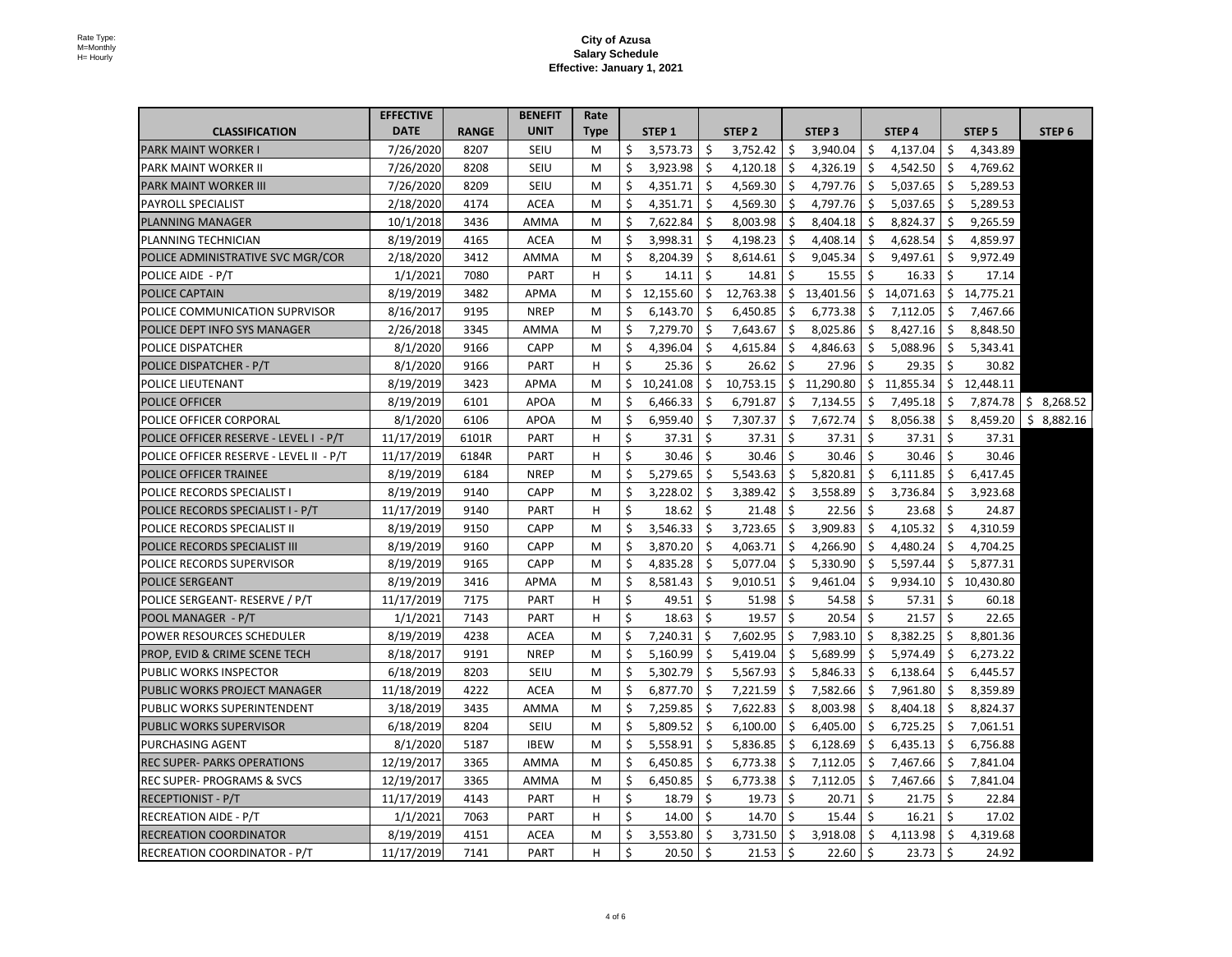|                                         | <b>EFFECTIVE</b> |              | <b>BENEFIT</b> | Rate |          |          |          |              |           |    |           |        |
|-----------------------------------------|------------------|--------------|----------------|------|----------|----------|----------|--------------|-----------|----|-----------|--------|
| <b>CLASSIFICATION</b>                   | <b>DATE</b>      | <b>RANGE</b> | <b>UNIT</b>    | Type | STEP 1   | STEP 2   | STEP 3   |              | STEP 4    |    | STEP 5    | STEP 6 |
| <b>RECREATION LEADER - P/T</b>          | 1/1/2021         | 7112         | <b>PART</b>    | H.   | 14.70    | 15.44    | 16.21    | <sub>S</sub> | 17.02     |    | 17.87     |        |
| <b>RECREATION SUPERVISOR</b>            | 8/19/2019        | 4197         | <b>ACEA</b>    | M    | 5,363.38 | 5,631.56 | 5,913.16 |              | 6,208.82  |    | 6,519.26  |        |
| <b>SENIOR ACCOUNTANT</b>                | 8/19/2019        | 4211         | <b>ACEA</b>    | M    | 6,188.05 | 6,497.45 | 6,822.33 |              | 7,163.44  |    | 7,521.61  |        |
| <b>SENIOR ADMINISTRATIVE TECHNICIAN</b> | 7/26/2020        | 4179         | <b>ACEA</b>    | M    | 4,786.88 | 5,026.22 | 5,277.53 |              | 5,541.41  |    | 5,818.48  |        |
| <b>ISENIOR COMMUNITY IMPROVM'T INSP</b> | 8/19/2019        | 4172         | <b>ACEA</b>    | M    | 5,177.93 | 5,436.83 | 5,708.67 | \$.          | 5,994.10  |    | 6,293.81  |        |
| <b>SENIOR ELECTRIC TEST TECHNCIAN</b>   | 8/1/2020         | 5223         | <b>IBEW</b>    | M    | 7,803.38 | 8,193.53 | 8,603.23 | \$.          | 9,033.39  |    | 9,485.05  |        |
| <b>SENIOR ELECTRICAL ENGINEER</b>       | 7/1/2017         | 3515         | <b>AMMA</b>    | M    | 8,706.57 | 9,141.91 | 9,598.99 |              | 10,078.92 |    | 10,582.89 |        |
| <b>SENIOR INFO TECH ANALYST</b>         | 8/19/2019        | 4214         | <b>ACEA</b>    | M    | 6,217.25 | 6,528.11 | 6,854.52 |              | 7,197.24  |    | 7,557.11  |        |
| SENIOR INSTRUCTOR GUARD - P/T           | 1/1/2021         | 7110         | <b>PART</b>    | H    | 16.94    | 17.79    | 18.68    | -\$          | 19.61     |    | 20.59     |        |
| <b>SENIOR LIBRARIAN TECH SVCS</b>       | 7/26/2020        | 4185         | <b>ACEA</b>    | M    | 5,528.84 | 5,805.28 | 6,095.55 | S.           | 6,400.32  | S  | 6,720.34  |        |
| <b>SENIOR LIBRARIAN YOUTH SERVICES</b>  | 7/26/2020        | 4185         | <b>ACEA</b>    | M    | 5,528.84 | 5,805.28 | 6,095.55 | \$.          | 6,400.32  |    | 6,720.34  |        |
| <b>SENIOR MGMT ANALYST</b>              | 7/1/2017         | 3306         | AMMA           | M    | 5,450.62 | 5,729.88 | 6,131.93 | Ş.           | 6,472.61  |    | 6,813.26  |        |
| <b>SENIOR MGMT ANALYST - CMO</b>        | 8/19/2017        | 3306         | <b>NREP</b>    | M    | 5,450.62 | 5,729.88 | 6,131.93 |              | 6,472.61  |    | 6,813.26  |        |
| <b>SENIOR OFFICE SPECIALIST</b>         | 8/19/2019        | 4158         | <b>ACEA</b>    | M    | 3,744.48 | 3,931.70 | 4,128.29 |              | 4,334.70  |    | 4,551.44  |        |
| SENIOR OFFICE SPECIALIST - P/T          | 11/17/2019       | 4158         | <b>PART</b>    | H.   | 21.60    | 22.68    | 23.82    |              | 25.01     |    | 26.26     |        |
| <b>SENIOR PAYROLL SPECIALIST</b>        | 7/26/2020        | 4179         | <b>ACEA</b>    | M    | 4,786.88 | 5,026.22 | 5,277.53 |              | 5,541.41  |    | 5,818.48  |        |
| <b>SENIOR PLANNER</b>                   | 8/19/2019        | 4207         | <b>ACEA</b>    | M    | 6,149.30 | 6,456.77 | 6,779.61 | \$.          | 7,118.59  |    | 7,474.52  |        |
| <b>SENIOR POWER RESOURCES COORD</b>     | 12/19/2017       | 3450         | <b>AMMA</b>    | M    | 7,602.32 | 7,982.44 | 8,381.56 |              | 8,800.64  |    | 9,240.99  |        |
| <b>SENIOR POWER RESOURCES PLANNER</b>   | 12/19/2017       | 3460         | AMMA           | M    | 8,534.32 | 8,961.05 | 9,409.10 |              | 9,879.18  |    | 10,373.14 |        |
| <b>SENIOR RECREATION LEADER</b>         | 10/19/2020       | 4180         | <b>ACEA</b>    | M    | 2,775.07 | 2,913.82 | 3,059.51 |              | 3,212.49  |    | 3,373.11  |        |
| SENIOR RECREATION LEADER - P/T          | 11/17/2019       | 7148         | <b>PART</b>    | M    | 16.01    | 16.81    | 17.65    | -Ş           | 18.53     |    | 19.46     |        |
| <b>SENIOR WATER SYSTEM ENGINEER</b>     | 7/1/2020         | 3515         | AMMA           | M    | 8,706.57 | 9,141.91 | 9,598.99 | -Ş           | 10,078.92 |    | 10,582.89 |        |
| SITE MANAGER - P/T                      | 1/1/2021         | 7118         | <b>PART</b>    | H.   | 15.44    | 16.21    | 17.02    |              | 17.87     |    | 18.76     |        |
| <b>STORE KEEPER</b>                     | 8/1/2020         | 5172         | <b>IBEW</b>    | M    | 4,751.70 | 4,989.30 | 5,238.76 | -Ş           | 5,500.69  |    | 5,775.73  |        |
| <b>STREET MAINT CREW SUPERVISOR</b>     | 6/18/2019        | 8184         | <b>SEIU</b>    | M    | 4,931.88 | 5,178.47 | 5,437.40 |              | 5,709.27  |    | 5,994.73  |        |
| <b>STREET MAINT WORKER I</b>            | 6/18/2019        | 8153         | <b>SEIU</b>    | M    | 3,674.14 | 3,857.85 | 4,050.74 |              | 4,253.28  |    | 4,465.94  |        |
| STREET MAINT WORKER I - P/T             | 11/17/2019       | 8153         | <b>PART</b>    | H    | 21.20    | 22.26    | 23.37    |              | 24.52     |    | 25.77     |        |
| <b>STREET MAINT WORKER II</b>           | 6/18/2019        | 8163         | <b>SEIU</b>    | M    | 4,038.33 | 4,240.25 | 4,452.26 | -S           | 4,674.87  |    | 4,908.62  |        |
| <b>STREET MAINT WORKER III</b>          | 6/18/2019        | 8174         | <b>SEIU</b>    | M    | 4,483.08 | 4,707.23 | 4,942.60 |              | 5,189.73  |    | 5,449.21  |        |
| <b>TRAINING COORDINATOR</b>             | 8/20/2017        | 9192         | <b>NREP</b>    | M    | 5,328.75 | 5,595.19 | 5,874.95 | \$.          | 6,168.69  |    | 6,477.13  |        |
| <b>TRANSPORTATION DISPATCHER</b>        | 8/19/2019        | 4163         | <b>ACEA</b>    | M    | 3,923.98 | 4,120.18 | 4,326.19 |              | 4,542.50  |    | 4,769.62  |        |
| TRANSPORTATION DISPATCHER - P/T         | 11/17/2019       | 7144         | <b>PART</b>    | H.   | 22.64    | 23.77    | 24.96    |              | 26.21     |    | 27.52     |        |
| <b>TRANSPORTATION SUPERVISOR</b>        | 8/19/2019        | 4196         | <b>ACEA</b>    | M    | 5,361.39 | 5,629.46 | 5,910.93 |              | 6,206.48  |    | 6,516.80  |        |
| UTIL ADM & FIN SVC MGR                  | 7/1/2017         | 3213         | AMMA           | M    | 7,340.28 | 7,708.03 | 8,093.18 |              | 8,498.35  |    | 8,923.28  |        |
| UTIL BILLING SPECIALIST                 | 8/1/2020         | 5180         | <b>IBEW</b>    | M    | 5,115.01 | 5,370.76 | 5,639.29 |              | 5,921.26  |    | 6,217.32  |        |
| UTIL FINANCIAL SVCS ANALYST             | 4/16/2018        | 3306         | AMMA           | M    | 5,450.62 | 5,729.88 | 6,131.93 | -Ş           | 6,472.61  |    | 6,813.26  |        |
| UTILITY BUSINESS INFO SYS SPEC          | 8/1/2020         | 5203         | <b>IBEW</b>    | M    | 6,342.99 | 6,660.12 | 6,993.14 | S            | 7,342.80  |    | 7,709.94  |        |
| <b>WATER DIST CREW SUPERVISOR</b>       | 8/1/2020         | 5200         | <b>IBEW</b>    | M    | 6,561.01 | 6,889.06 | 7,233.50 |              | 7,595.18  |    | 7,974.94  |        |
| <b>WATER DIST EQUIP OPERATOR</b>        | 8/1/2020         | 5188         | <b>IBEW</b>    | M    | 5,548.37 | 5,825.80 | 6,117.06 |              | 6,422.93  |    | 6,744.08  |        |
| <b>WATER DIST SERVICES SPECIALIST</b>   | 8/1/2020         | 5186         | <b>IBEW</b>    | M    | 5,826.66 | 6,118.01 | 6,423.88 | -S           | 6,745.09  | -5 | 7,082.34  |        |